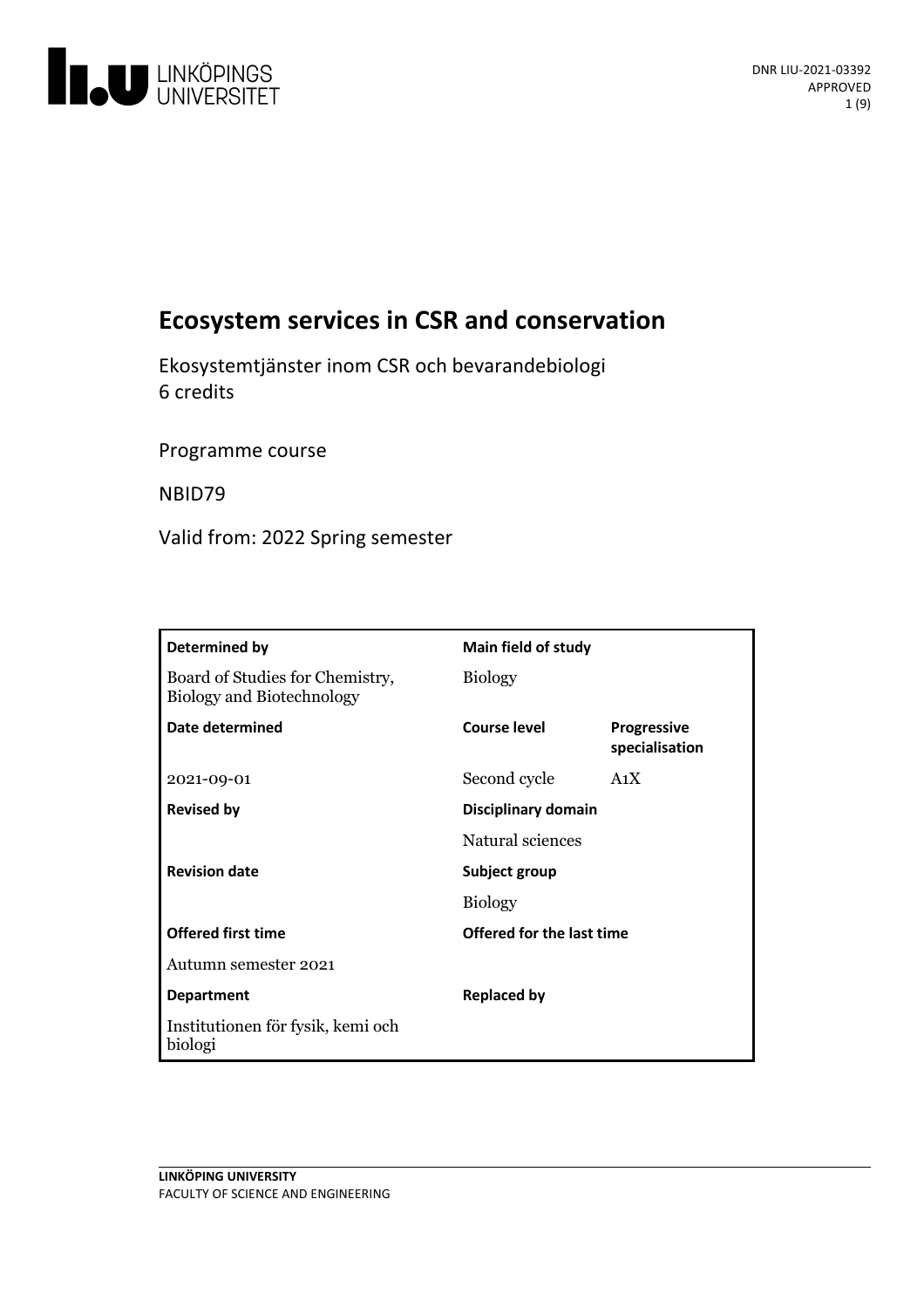# Specific information

Not generically selectable for students in semester 7 and above, see Entry requirements.

The course cannot be included in the same degree as TFBI17.

# Course offered for

- Master of Science in Industrial Engineering and Management
- Master of Science in Industrial Engineering and Management International
- Master's Programme in Ecology and Sustainable Development

## Prerequisites

Ecology and the Environment or corresponding.

# Intended learning outcomes

Ecosystem services is defined as the goods and services that intact ecosystems provide for free to the society. The course will give knowledge and understanding in how such ecosystem services can be estimated economically. After the course, the student should be able to:

- identify different ecosystem services for a given site, and evaluate how they are affected by different land uses, by applying knowledge of ecological principles behind ecosystem services. Describe different processes, dynamics and functionality of ecosystems.<br> make an economic evaluation and quantification of ecosystem services for a
- given place and business
- discuss how effects on ecosystem services in the area are related to the UN sustainable development goals
- independently choose and critically analyze the content in relevant scientific literature and relate this to the given subject
- create a project plan and run a project in a group
- criticize and evaluate its own and other students work
- communicate the project orally and in text

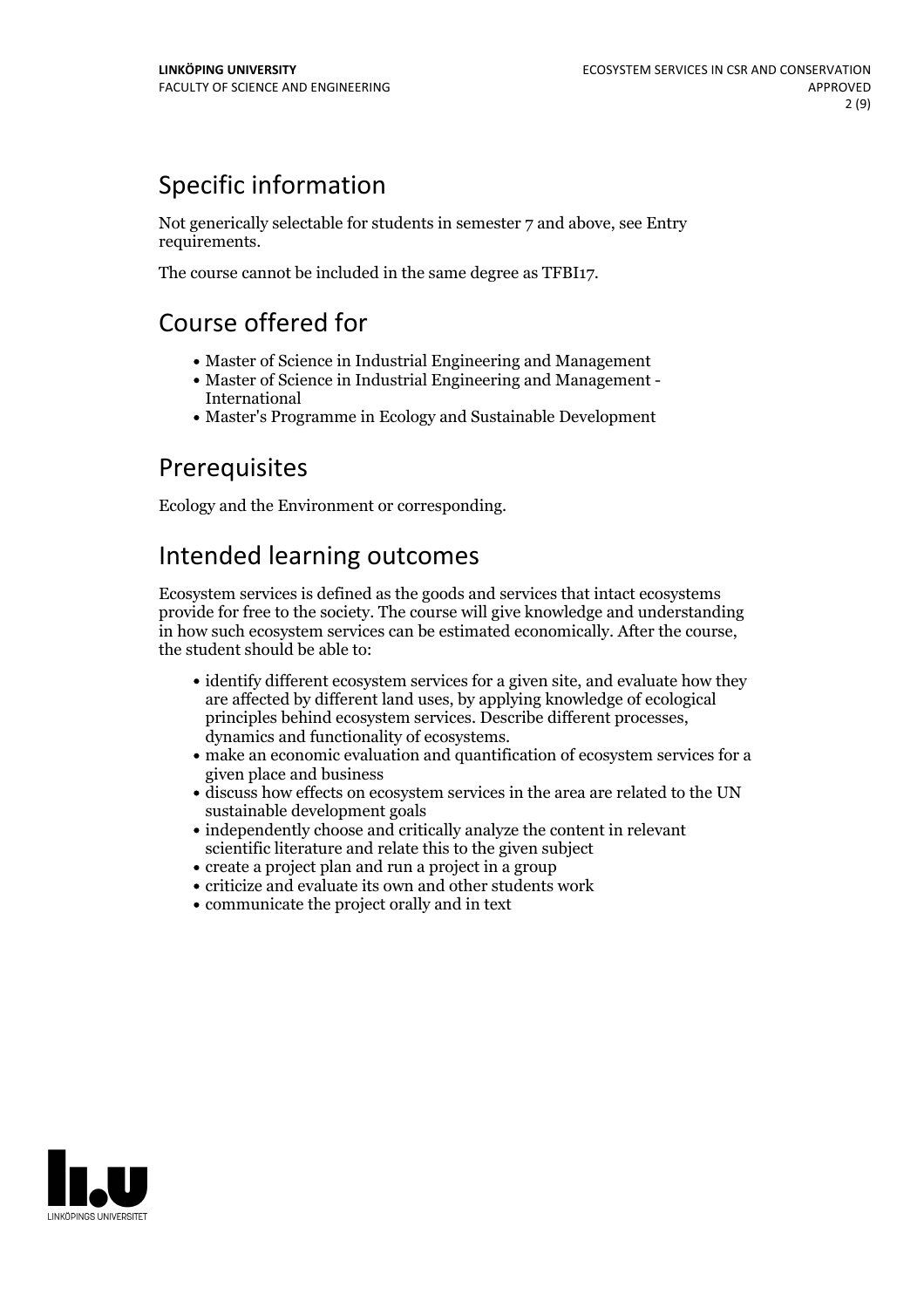## Course content

The project consist of a case in which ecosystem services are identified and evaluated. The project is presented in a written report and is discussed during a seminar. In connection to the seminar, the students will act as opponents, in text as well orally, on other projects. The lectures and seminars will be based on ecological processes, ecosystem services and how functional ecosystems are related to sustainable development in the society.

# Teaching and working methods

The course is based on two parts. The student works in groups on a project based upon a given case. In parallel, there are lectures and seminars that connects to relevant parts in the case. It is expected that the students takes a large own responsibility for the quality of the case project.

## Examination

| UPG1             | <b>Seminars</b> | 1 credits | U.G        |
|------------------|-----------------|-----------|------------|
| PRA <sub>1</sub> | Project work    | 5 credits | U, 3, 4, 5 |

## Grades

Four-grade scale, LiU, U, 3, 4, 5

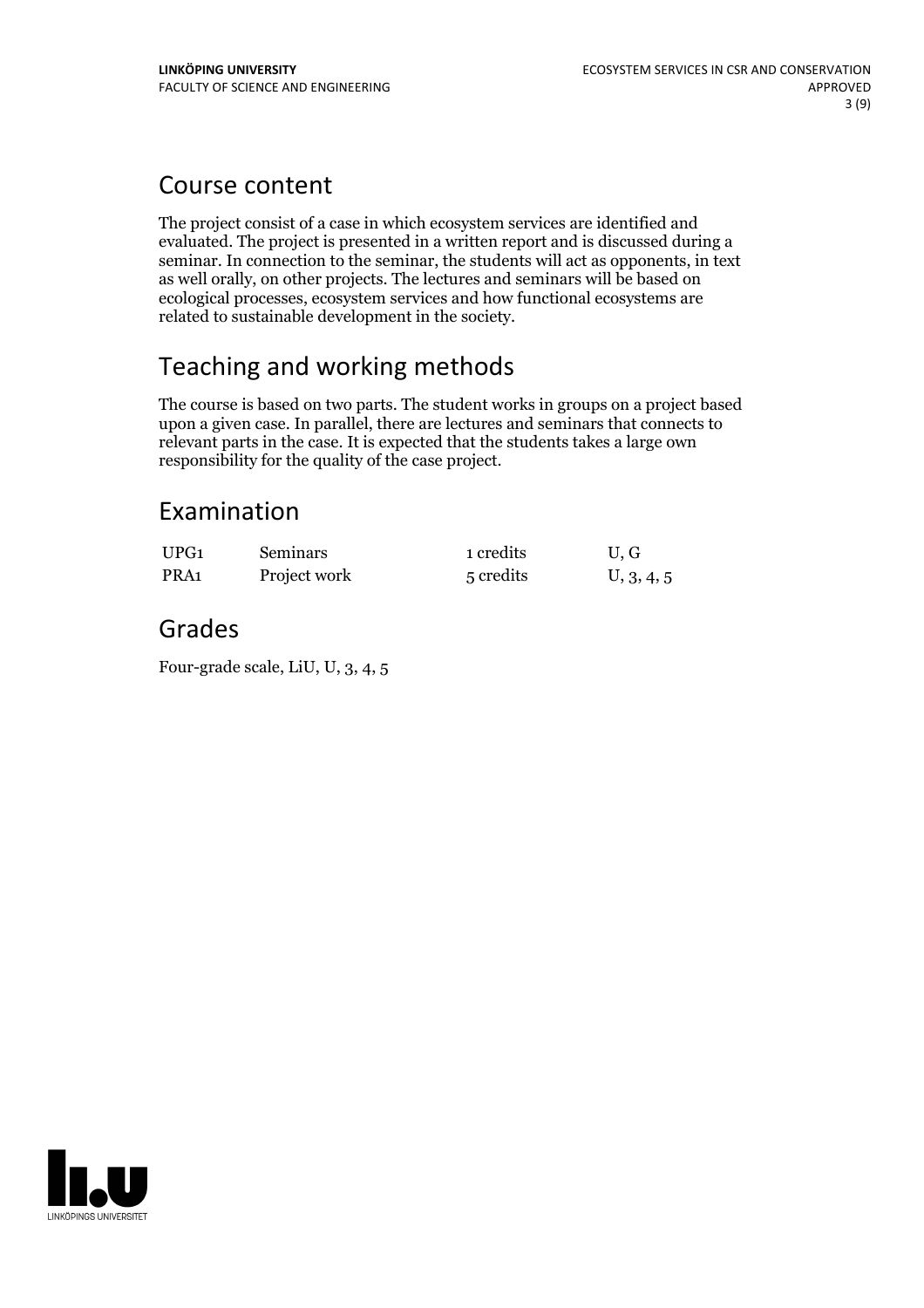## Other information

### **About teaching and examination language**

The teaching language is presented in the Overview tab for each course. The examination language relates to the teaching language as follows:

- If teaching language is "Swedish", the course as a whole could be given in Swedish, or partly in English. Examination language is Swedish, but parts
- of the examination can be in English. If teaching language is "English", the course as <sup>a</sup> whole is taught in English. Examination language is English. If teaching language is "Swedish/English", the course as <sup>a</sup> whole will be
- taught in English if students without prior knowledge of the Swedish language participate. Examination language is Swedish or English depending on teaching language.

#### **Other**

The course is conducted in a manner where both men's and women's experience and knowledge are made visible and developed.

The planning and implementation of a course should correspond to the course syllabus. The course evaluation should therefore be conducted with the course syllabus as a starting point.

If special circumstances prevail, the vice-chancellor may in a special decision specify the preconditions for temporary deviations from this course syllabus, and delegate the right to take such decisions.

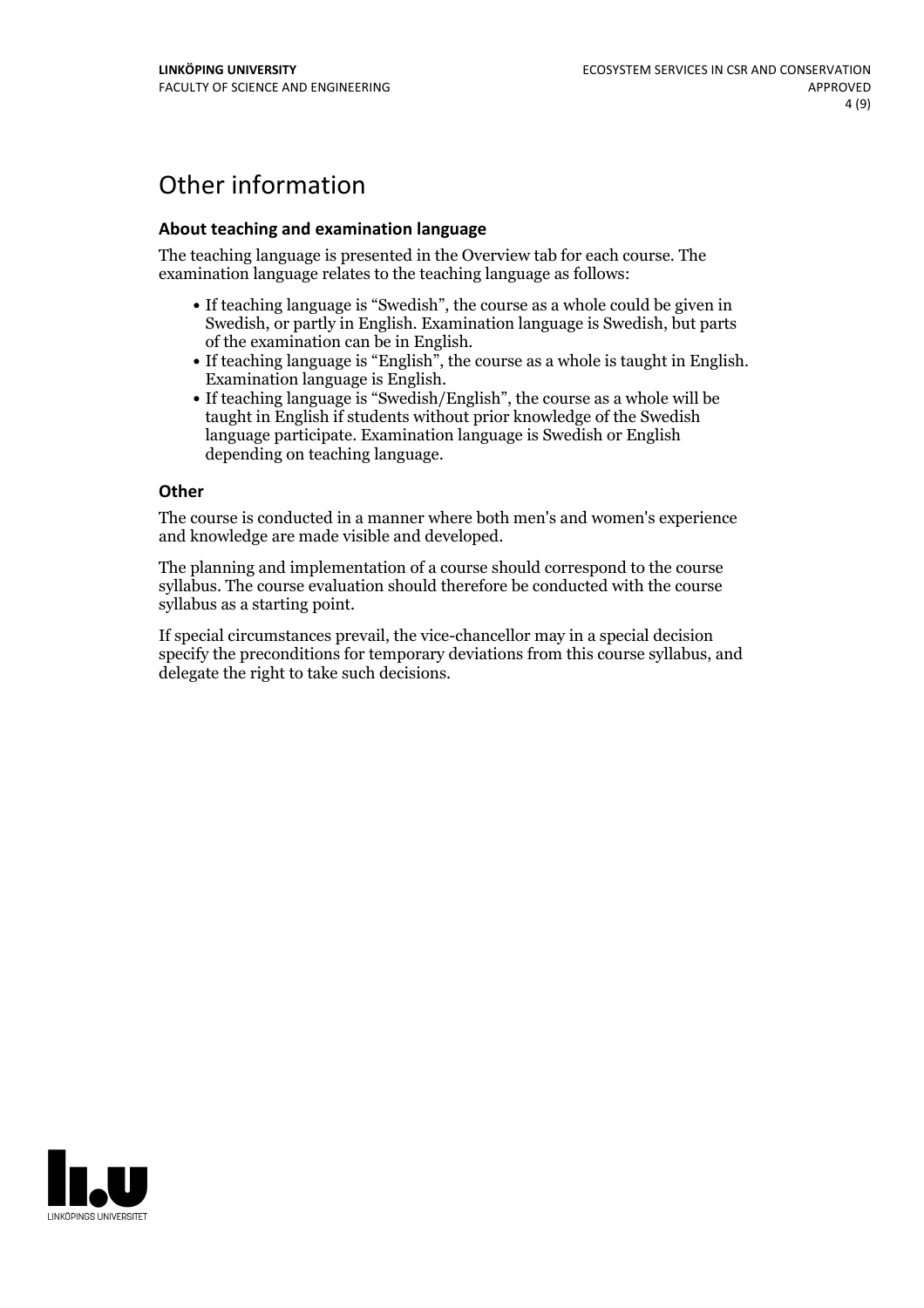## **Common rules**

## Course syllabus

A syllabus must be established for each course. The syllabus specifies the aim and contents of the course, and the prior knowledge that a student must have in order to be able to benefit from the course.

## Timetabling

Courses are timetabled after a decision has been made for this course concerning its assignment to a timetable module.

## Interruption in and deregistration from a course

The LiU decision, Guidelines concerning confirmation of participation in education (Dnr LiU-2020-02256), states that interruptions in study are to be recorded in Ladok. Thus, all students who do not participate in a course for which they have registered must record the interruption, such that the registration on the course can be removed. Deregistration from or interrupting a course is carried out using <sup>a</sup> web-based form: https://www.lith.liu.se/for- [studenter/kurskomplettering?l=en.](https://www.lith.liu.se/for-studenter/kurskomplettering?l=en)

## Cancelled coursesand changes to the course syllabus

Courses with few participants (fewer than 10) may be cancelled or organised in a manner that differs from that stated in the course syllabus. The Dean is to deliberate and decide whether a course is to be cancelled or changed from the course syllabus.

## Guidelines relating to examinations and examiners

For details, see Guidelines for education and examination for first-cycle and second-cycle education at Linköping University, Dnr LiU-2020-04501 [\(http://styrdokument.liu.se/Regelsamling/VisaBeslut/917592\)](http://styrdokument.liu.se/Regelsamling/VisaBeslut/917592).

An examiner must be employed as a teacher at LiU according to the LiU Regulations for Appointments, Dnr LiU-2021-01204 [\(https://styrdokument.liu.se/Regelsamling/VisaBeslut/622784](https://styrdokument.liu.se/Regelsamling/VisaBeslut/622784)). For courses in second-cycle, the following teachers can be appointed as examiner: Professor (including Adjunct and Visiting Professor), Associate Professor (including Adjunct), Senior Lecturer (including Adjunct and Visiting Senior Lecturer), Research Fellow, or Postdoc. For courses in first-cycle, Assistant Lecturer (including Adjunct and Visiting Assistant Lecturer) can also be appointed as examiner in addition to those listed for second-cycle courses. In exceptional cases, a Part-time Lecturer can also be appointed as an examiner at both first- and second cycle, see Delegation of authority for the Board of Faculty of Science and Engineering.

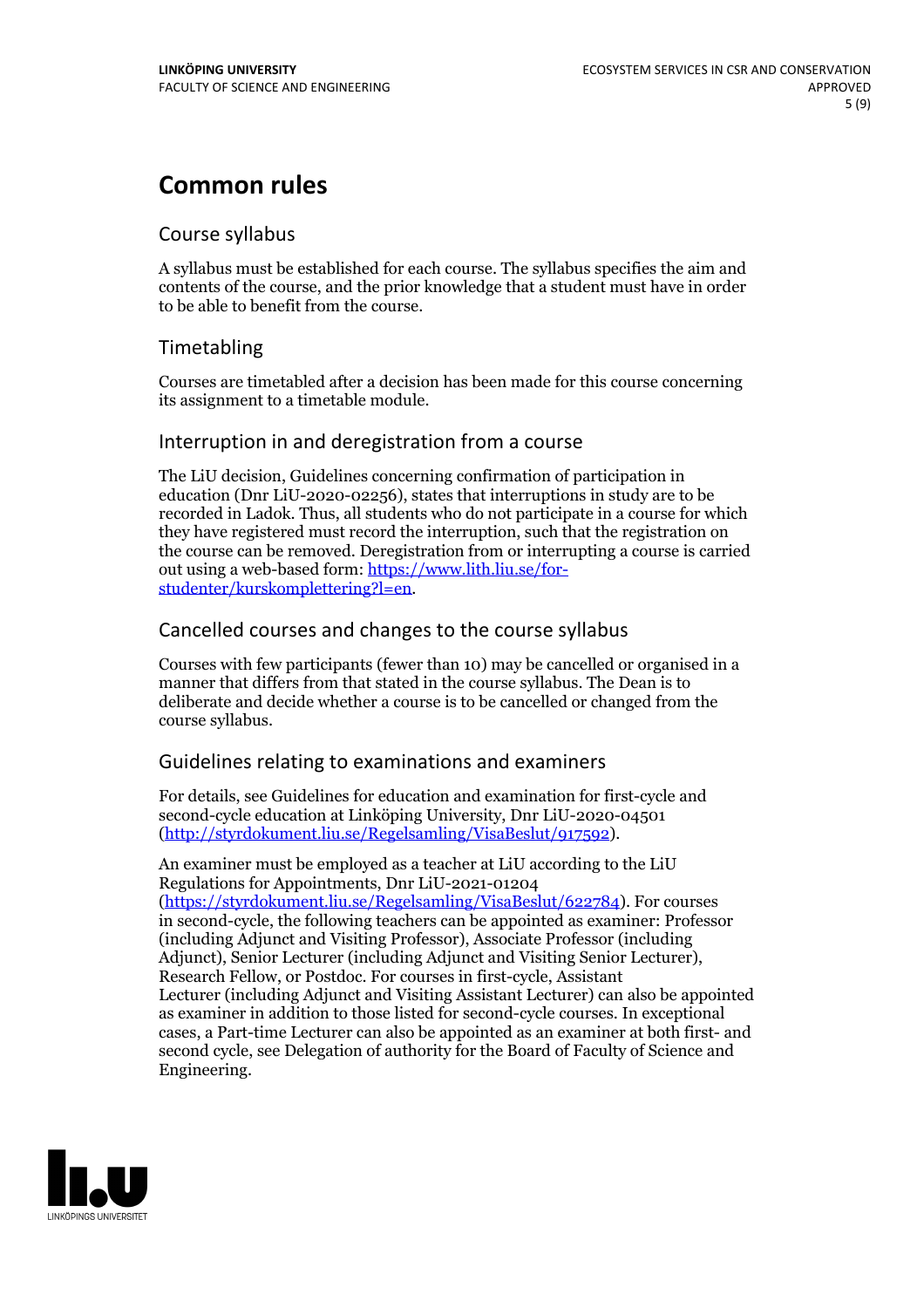## Forms of examination

#### **Principles for examination**

Written and oral examinations and digital and computer-based examinations are held at least three times a year: once immediately after the end of the course, once in August, and once (usually) in one of the re-examination periods. Examinations held at other times are to follow a decision of the faculty programme board.

Principles for examination scheduling for courses that follow the study periods:

- courses given in VT1 are examined for the first time in March, with re-examination in June and August
- courses given in VT2 are examined for the first time in May, with re-examination in August and October
- courses given in HT1 are examined for the first time in October, with re-examination in January and August
- courses given in HT2 are examined for the first time in January, with re-examination in March and in August.

The examination schedule is based on the structure of timetable modules, but there may be deviations from this, mainly in the case of courses that are studied and examined for several programmes and in lower grades (i.e. 1 and 2).

Examinations for courses that the faculty programme board has decided are to be held in alternate years are held three times during the school year in which the course is given according to the principles stated above.

Examinations for courses that are cancelled orrescheduled such that they are not given in one or several years are held three times during the year that immediately follows the course, with examination scheduling that corresponds to the scheduling that was in force before the course was cancelled or rescheduled.

When a course, or a written examination (TEN, DIT, DAT), is given for the last time, the regular examination and two re-examinations will be offered. Thereafter, examinations are phased out by offering three examinations during the following academic year at the same times as the examinations in any substitute course. If there is no substitute course, three examinations will be offered during re- examination periods during the following academic year. Other examination times are decided by the faculty programme board. In all cases above, the examination is also offered one more time during the academic year after the following, unless the faculty programme board decides otherwise. In total, 6 re-examinations are offered, of which 2 are regular re-examinations. In the examination registration system, the examinations given for the penultimate time and the last time are denoted.

If a course is given during several periods of the year (for programmes, or on different occasions for different programmes) the faculty programme board or boards determine together the scheduling and frequency of re-examination occasions.

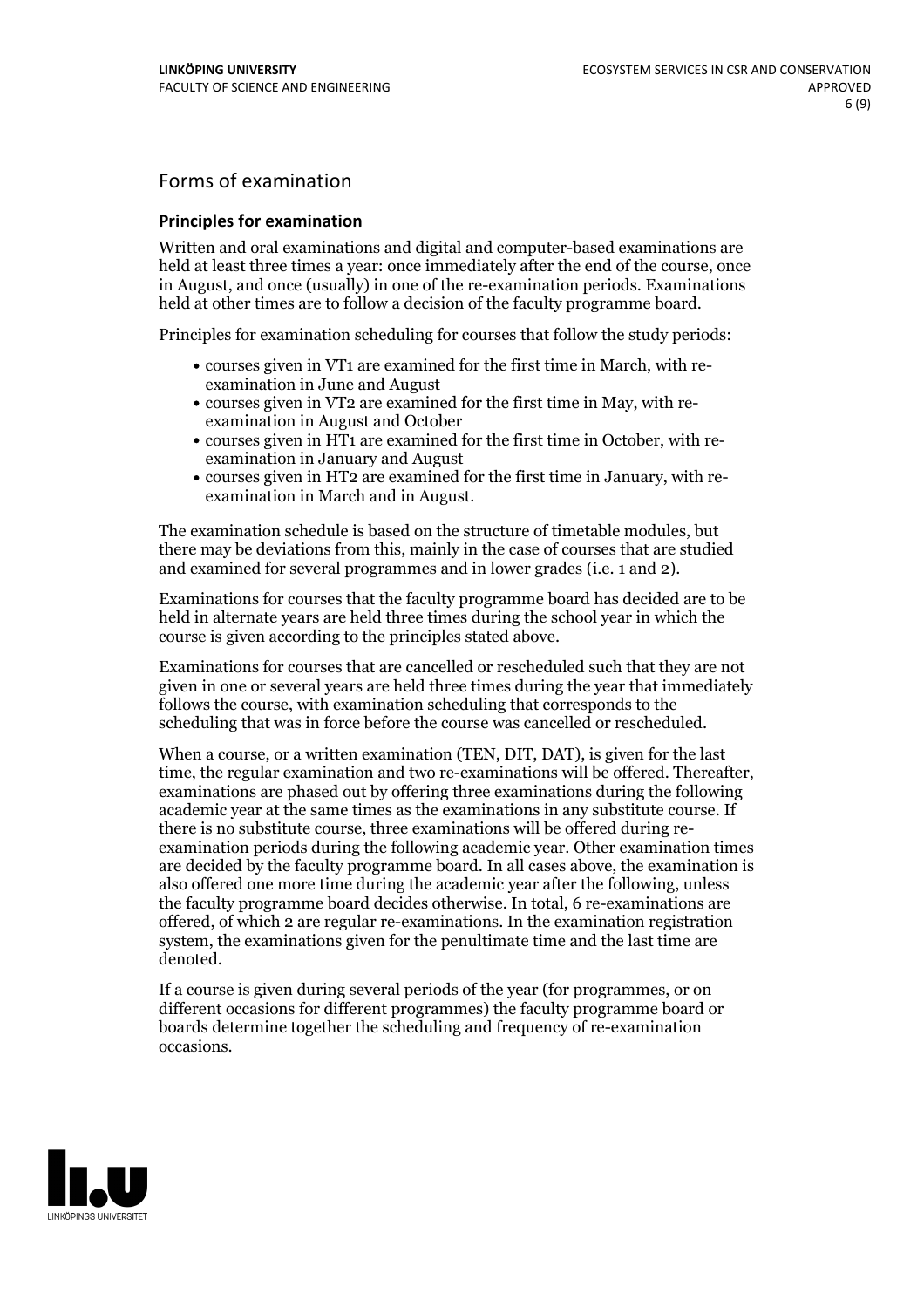### **Retakes of other forms of examination**

Regulations concerning retakes of other forms of examination than written examinations and digital and computer-based examinations are given in the LiU guidelines for examinations and examiners, [http://styrdokument.liu.se/Regelsamling/VisaBeslut/917592.](http://styrdokument.liu.se/Regelsamling/VisaBeslut/917592)

#### **Course closure**

For Decision on Routines for Administration of the Discontinuation of Educational Programs, Freestanding Courses and Courses in Programs, see DNR LiU-2021-04782. After a decision on closure and after the end of the discontinuation period, the students are referred to a replacement course (or similar) according to information in the course syllabus or programme syllabus. If a student has passed some part/parts of a closed program course but not all, and there is an at least partially replacing course, an assessment of crediting can be made. Any crediting of course components is made by the examiner.

### **Registration for examination**

In order to take an written, digital or computer-based examination, registration in advance is mandatory, see decision in the university's rule book [https://styrdokument.liu.se/Regelsamling/VisaBeslut/622682.](https://styrdokument.liu.se/Regelsamling/VisaBeslut/622682) An unregistered student can thus not be offered a place. The registration is done at the Student Portal or in the LiU-app during the registration period. The registration period opens 30 days before the date of the examination and closes 10 days before the date of the examination. Candidates are informed of the location of the examination by email, four days in advance.

### **Code of conduct for students during examinations**

Details are given in a decision in the university's rule book: <http://styrdokument.liu.se/Regelsamling/VisaBeslut/622682>.

#### **Retakes for higher grade**

Students at the Institute of Technology at LiU have the right to retake written examinations and digital and computer-based examinations in an attempt to achieve a higher grade. This is valid for all examination components with code "TEN", "DIT" and "DAT". The same right may not be exercised for other examination components, unless otherwise specified in the course syllabus.

A retake is not possible on courses that are included in an issued degree diploma.

#### **Grades**

The grades that are preferably to be used are Fail (U), Pass (3), Pass not without distinction  $(4)$  and Pass with distinction  $(5)$ .

- Grades U, 3, 4, 5 are to be awarded for courses that have written or digital examinations.<br>• Grades Fail (U) and Pass (G) may be awarded for courses with a large
- degree of practical components such as laboratory work, project work and

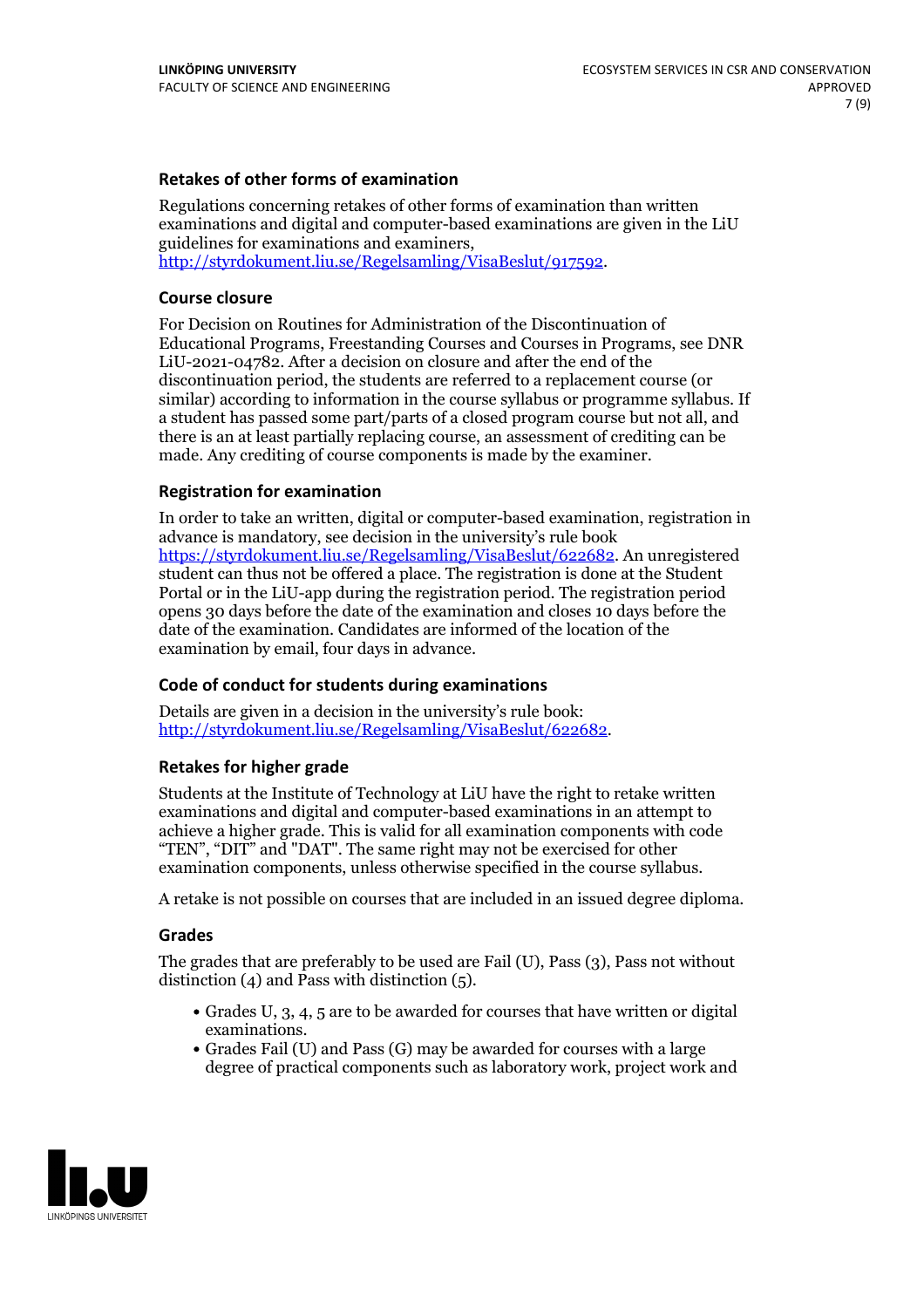group work.<br>• Grades Fail (U) and Pass (G) are to be used for degree projects and other independent work.

### **Examination components**

The following examination components and associated module codes are used at the Faculty of Science and Engineering:

- Grades U, 3, 4, 5 are to be awarded for written examinations (TEN) and
- digital examinations (DIT).<br>• Examination components for which the grades Fail (U) and Pass (G) may be awarded are laboratory work (LAB), project work (PRA), preparatory written examination (KTR), digital preparatory written examination (DIK), oral examination (MUN), computer-based examination (DAT), home
- assignment (HEM), and assignment (UPG).<br>• Students receive grades either Fail (U) or Pass (G) for other examination components in which the examination criteria are satisfied principally through active attendance such as tutorial group (BAS) or examination item
- (MOM).<br>• Grades Fail (U) and Pass (G) are to be used for the examination components Opposition (OPPO) and Attendance at thesis presentation (AUSK) (i.e. part of the degree project).

In general, the following applies:

- 
- Mandatory course components must be scored and given <sup>a</sup> module code. Examination components that are not scored, cannot be mandatory. Hence, it is voluntary to participate in these examinations, and the voluntariness must be clearly stated. Additionally, if there are any associated conditions to
- the examination component, these must be clearly stated as well.<br>• For courses with more than one examination component with grades U,3,4,5, it shall be clearly stated how the final grade is weighted.

For mandatory components, the following applies (in accordance with the LiU Guidelines for education and examination for first-cycle and second-cycle

[http://styrdokument.liu.se/Regelsamling/VisaBeslut/917592\)](http://styrdokument.liu.se/Regelsamling/VisaBeslut/917592):

If special circumstances prevail, and if it is possible with consideration of the nature of the compulsory component, the examiner may decide to replace the compulsory component with another equivalent component.

For possibilities to alternative forms of examinations, the following applies (in accordance with the LiU Guidelines for education and examination for first-cycle [http://styrdokument.liu.se/Regelsamling/VisaBeslut/917592\)](http://styrdokument.liu.se/Regelsamling/VisaBeslut/917592):

If the LiU coordinator for students with disabilities has granted a student the right to an adapted examination for a written examination in an examination hall, the student has the right to it.